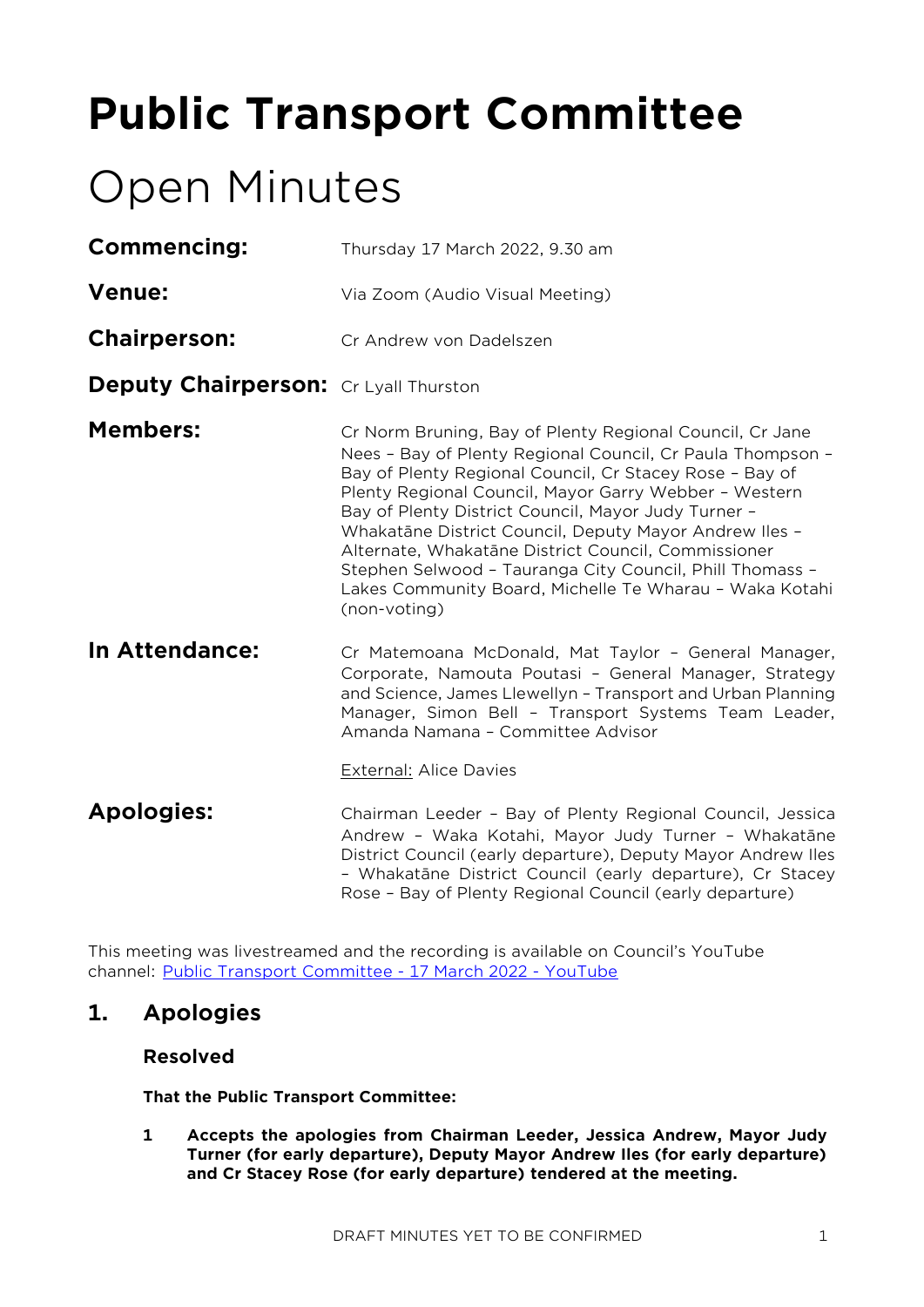#### **Thurston/Thomass CARRIED**

# **2. Order of Business**

To accommodate the presenter, the Public Forum would be taken following item 6.1 – Chairperson's Report.

# **3. Declaration of Conflicts of Interest**

None declared.

# **4. Minutes**

## **Minutes to be Confirmed**

## **4.1 Public Transport Committee Minutes - 30 November 2021**

## **Resolved**

**That the Public Transport Committee:**

**1 Confirms the Public Transport Committee Minutes - 30 November 2021 as a true and correct record.**

> **Iles/Thurston CARRIED**

# **5. Presentations**

## **5.1 Accessibility - using the bus system and Bee Cards**

The Chair advised that this item would be deferred to a future meeting.

# **5.2 Update from The Wednesday Challenge**

The Chair advised that this item would be deferred to a future meeting.

# **6. Reports**

## **Decisions Required**

## **6.1 Chairperson's Report**

Transport and Urban Planning Manager James Llewellyn presented this item.

#### **Key Points:**

• Provided details of the government announcement earlier in the week to provide half price public transport fares for three months from 1 April 2022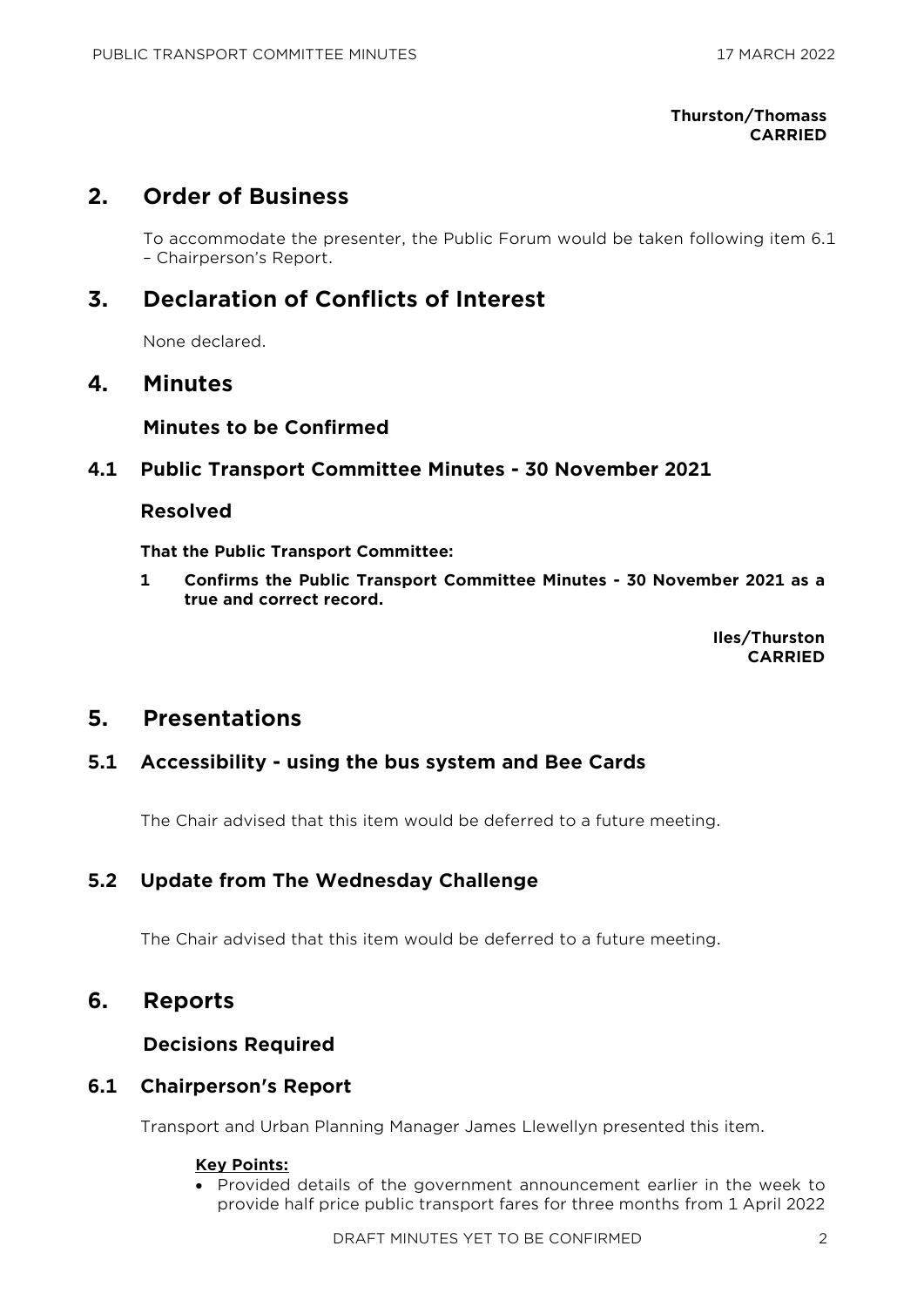to 30 June 2022.

#### **Key Points - Members:**

- Suggested social media and bus sticker advertising of the three month half price fares to take advantage of the opportunity to increase bus patronage as petrol prices continued to rise
- Agreed the three month half price fares were a good opportunity to understand price sensitivity for patrons across the region
- Mayor Turner provided an update:
	- o Discussions had taken place with Mayor Campbell (Kawerau) and Mayor Riesterer (Ōpōtiki) around specific transport issues to the Eastern Bay of Plenty. There were current sub-regional initiatives underway to provide transport to medical appointments for remote communities, a disability resource centre reviewing how they could improve public transport, a senior citizens group looking at public transport options for members (particularly those that could no longer drive) and Ōpōtiki projects providing services for people needing to travel up the coast. Noted that there was collective thinking underway from the Eastern Bay of Plenty to suggest strategic future public transport outcomes to the Committee
- Acknowledged the social and physical demands of bus driving and the unique financial dynamics of providing a public transport service.

#### **In Response to Questions:**

- Communication was key to implementing the three month half price fares and staff were working through details of a communications plan
- There was increasing pressure to have a more strategic approach to the cost of fares and how they applied to different groups of people
- The Ministry of Transport (MOT) had invited the Transport Special Interest Group (TSIG) to sit on the operational working group to provide Public Transport Operating Model (PTOM) guidance
- Bus driver wages and working conditions would be a priority in considering investment in the future public transport system
- There had been challenges with driver retention and recruitment, for which there were a range of factors including Covid-19 impacts. This was a serious situation across the country and needed to be addressed on a national level
- General Manager, Corporate advised that although staff would provide all available information on providing free fares in alignment with the government half price fares, a full investigation of all options available (including weighing up all pros and cons) would not be possible given the timeframe.

#### **Items for Staff Follow Up:**

• Add a standing item to future agendas for an update from the Eastern Bay of Plenty Joint Mayoral Committee in relation to public transport.

#### **Resolved**

#### **That the Public Transport Committee:**

**1 Receives the report, Chairperson's Report;**

**Von Dadelszen/Thomass CARRIED**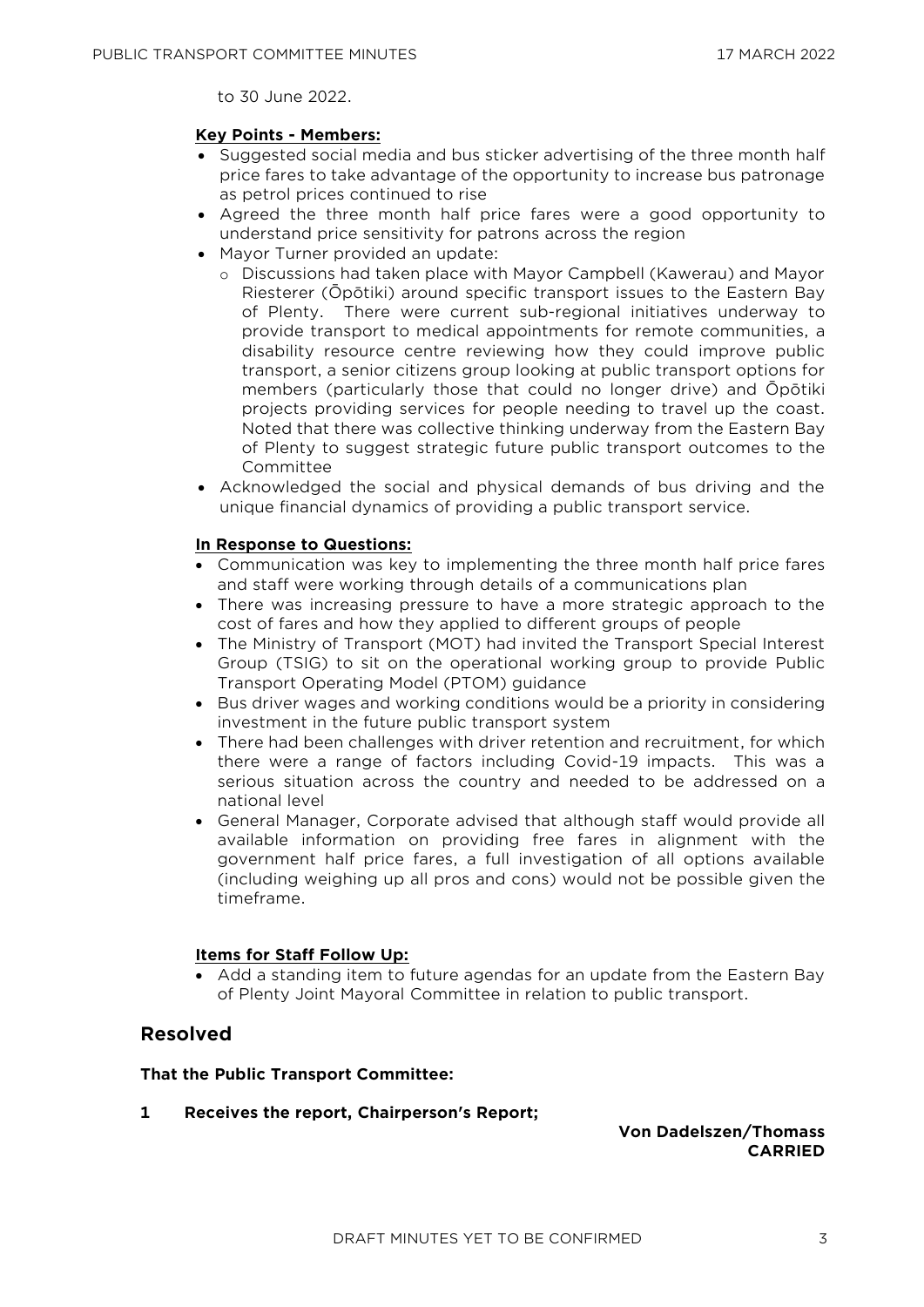- **2** Recommends to Regional Council that staff investigate options for a full bus service incorporating free fares to align with the government announcement of half price fares, for a period of three months Bruning/Thompson
- **3** *Proposed Amendment:* Recommends to Regional Council that staff investigate options for a full bus service incorporating free fares to improve patronage Webber/Selwood

With the agreement of the mover/seconder of the original motion, the *amendment was incorporated into the motion as follows:*

**4 Recommends to Regional Council that staff investigate options for a full bus service incorporating free fares to improve patronage, and align with the government announcement of half price fares, as a trial for a period of three months.**

> **Bruning/Thompson CARRIED**

# **7. Public Forum**

# **7.1 Alice Davies**

*Presentation: Tauranga Bus Stop Accessibility: Objective ID A4064166* **[⇨](../../../RedirectToInvalidFileName.aspx?FileName=PTC_20220317_MAT_3476.PDF#PAGE=2)** 

*Tabled Document 1 - Tauranga bus stop accessibility Research Report: Objective ID A4064165* 

#### **Key Points of Presentation:**

- Alice was currently studying a Bachelor of Social Work at the University of Waikato in Tauranga and obtained an internship through the Transportation Group (under Engineering New Zealand), hosted by BECA
- Outlined the research purpose and methods
- Results supported the hypothesis that the disabled community were adversely affected by inaccessibility of bus stops and the journey to bus stops
- Current accessibility issues with bus stops included connectivity to the footpath, being able to safely cross the road, shelter and seating, the inclusion of live updating digital signs, obstacles, height of access/ dismount for buses to footpath and clearance to near traffic
- Compared Tauranga City Council bus stop guidelines to feedback received and provided recommendations to better align these.

#### **Key Points - Members:**

- Commended the presentation, research, and valuable recommendations
- Suggested that Alice present to the Tauranga Joint Public Transport Committee
- Tauranga City Council had a significant infrastructure programme underway to address improvements to the current standard.

#### **In Response to Questions:**

- Representative groups such as CCS, blind/vision impaired groups and other organisations had also been communicated with during the research
- These organisations considered that it was sometimes complicated to communicate transport issues as it could be difficult to differentiate where the responsibility for separate concerns lay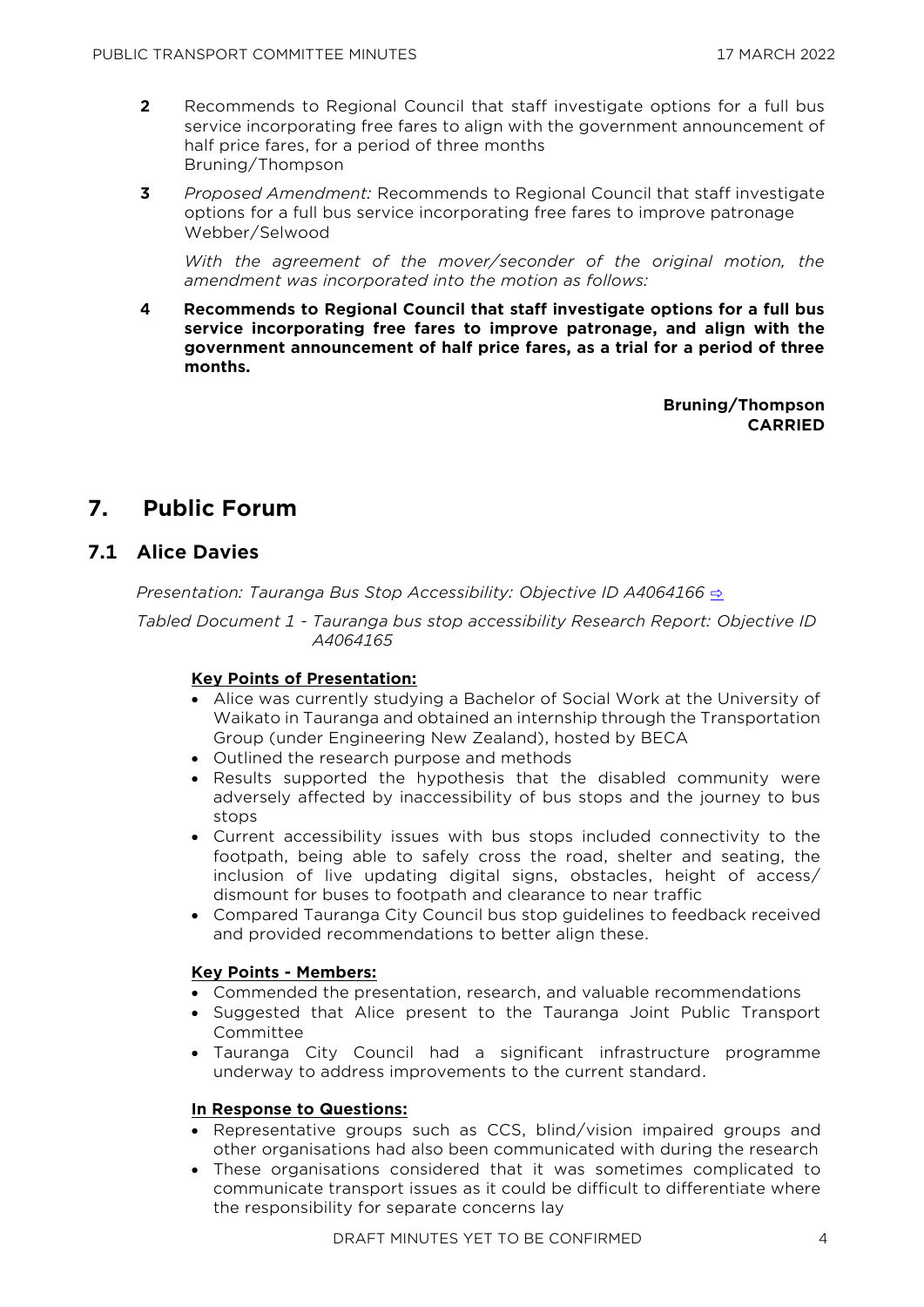• There were also many organisations that had resources and were willing to assist but were not being approached to contribute.

10:59 am – The meeting **adjourned** and Cr Stacey Rose **withdrew.**

11.10 am – The meeting **reconvened.**

# **6. Reports (Continued)**

# **Information Only**

# **7.2 Public Transport Arotake Tuarua 2021/22 - Performance Monitoring Report July to December 2021**

*Presentation: Arotake Tuarua: Objective ID A4066617* [⇨](../../../RedirectToInvalidFileName.aspx?FileName=PTC_20220317_MAT_3476.PDF#PAGE=36)

Transport Systems Team Leader Simon Bell and Transport and Urban Planning Manager James Llewellyn presented this item.

#### **Key Points:**

- Provided corrections to the Annual Totals of the Quarterly Patronage table on Page 21 of the agenda:
	- o 2017/18 2,832,444
	- o 2018/19 2,608,277
	- o 2019/20 2,375,750
	- o 2020/21 2,664,380
- Covid-19 and changes to working situations were likely to have contributed to patronage drops during the last quarter
- Outlined the additional data now provided in Arotake Tuarua reporting.

#### **Key Points - Members:**

- Suggested a specifically designed vehicle for mobility impaired patrons may be required – receiving further data would ensure the correct service was being provided for the correct customer base
- Considered the biggest issue for providing more bus stops would be gaining support from affected landowners, and proposing greater mobility options was likely to add to this
- To optimise patronage, cost effectiveness and reduce carbon emissions, it was important to understand total patronage by route and by time of day, enabling matching of services, costs and emissions to the demand.

#### **In Response to Questions:**

- Tauranga City Council were compiling a programme of bus stop improvements, which would be reported to the new Tauranga Public Transport Joint Committee
- Reiterated that the Total Mobility service had specific criteria and was designed for people with severe disabilities that were unable to use conventional public transport systems
- Some public concern had been expressed after the removal of the HL service from Mount Maunganui to the hospital, staff advised that the new service with a CBD transfer still provided a quicker total journey time
- The bar chart on Page 28 of the agenda did not show a journey analysis for patrons that would have previously used the HL service, this analysis would likely form part of the review of the network changes once a wider data set was available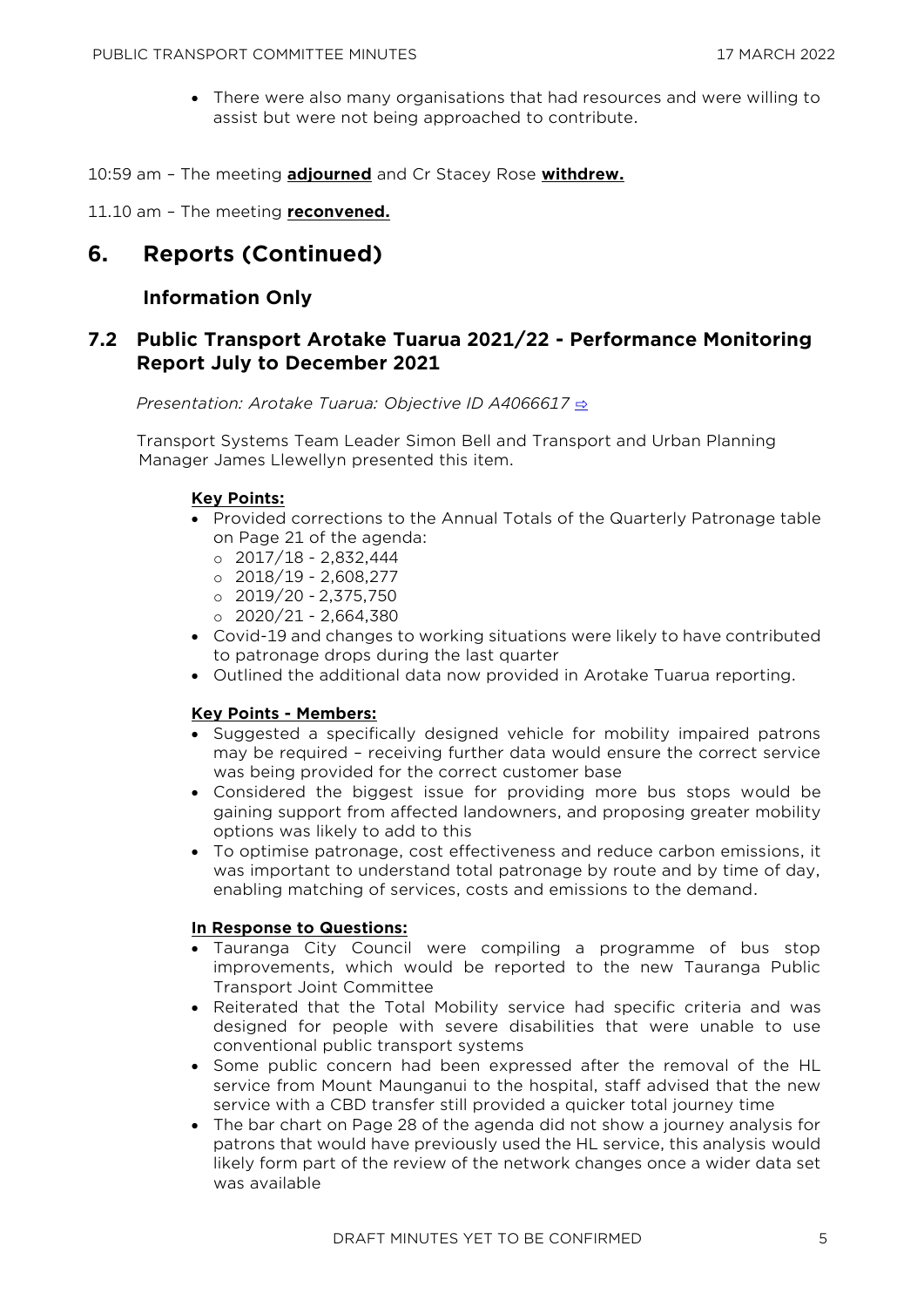- The longer the bus route and the more congestions points they passed, the more unreliable the service could be
- KPI's for punctuality were analysed by service planning staff and generally fell within service standard targets, noted that these may need to be reviewed as part of future changes to contracts to better reflect aspirations
- The tertiary commuter services subsidy would be reviewed once there was a better understanding of the best service options for a future contract
- Waka Kotahi funding decisions through the NLTP around the balanced approach had not affected the bus network refresh process as this was within existing budgets. Many benefits of the balanced approach could likely be delivered within the refresh process
- Staff were working closely with Waka Kotahi to identify if there was funding within the current NLTP budget for Rotorua that could be repurposed to deliver infrastructure improvements
- Public consultation for the Rotorua Bus Network Refresh would proceed as planned, with a launch expected on 11 April 2022.

# **Resolved**

#### **That the Public Transport Committee:**

**1 Receives the report, Public Transport Arotake Tuarua 2021/22 - Performance Monitoring Report July to December 2021.**

#### **von Dadelszen/Webber CARRIED**

# **7.1 Strategic Direction in 2022**

Transport and Urban Planning Manager James Llewellyn presented this item.

#### **Key Points:**

• A subject matter expert had been engaged to review existing information on ferry service options from Ōmōkoroa to Tauranga and Mount Maunganui, particularly through previous Priority One and Fullers work. This included patronage and peak demand data to explore a viable service.

#### **Key Points - Members:**

• If more resourcing was required to achieve a robust business case, this needed to be addressed as it would improve the ability to receive funding for investment.

#### **In Response to Questions:**

- Having a good business case process and prioritisation in place was key to support spatial planning and development for future communities
- Park and ride options would be examined through the business case process, however a park and ride service provided anywhere that did not restrict the supply and price of parking would be unlikely to succeed
- The challenge with the available data was getting it into a format to successfully analyse and provide the information required for business cases. In competing for funding, it was crucial to have a business case as robust as possible.

## **Resolved**